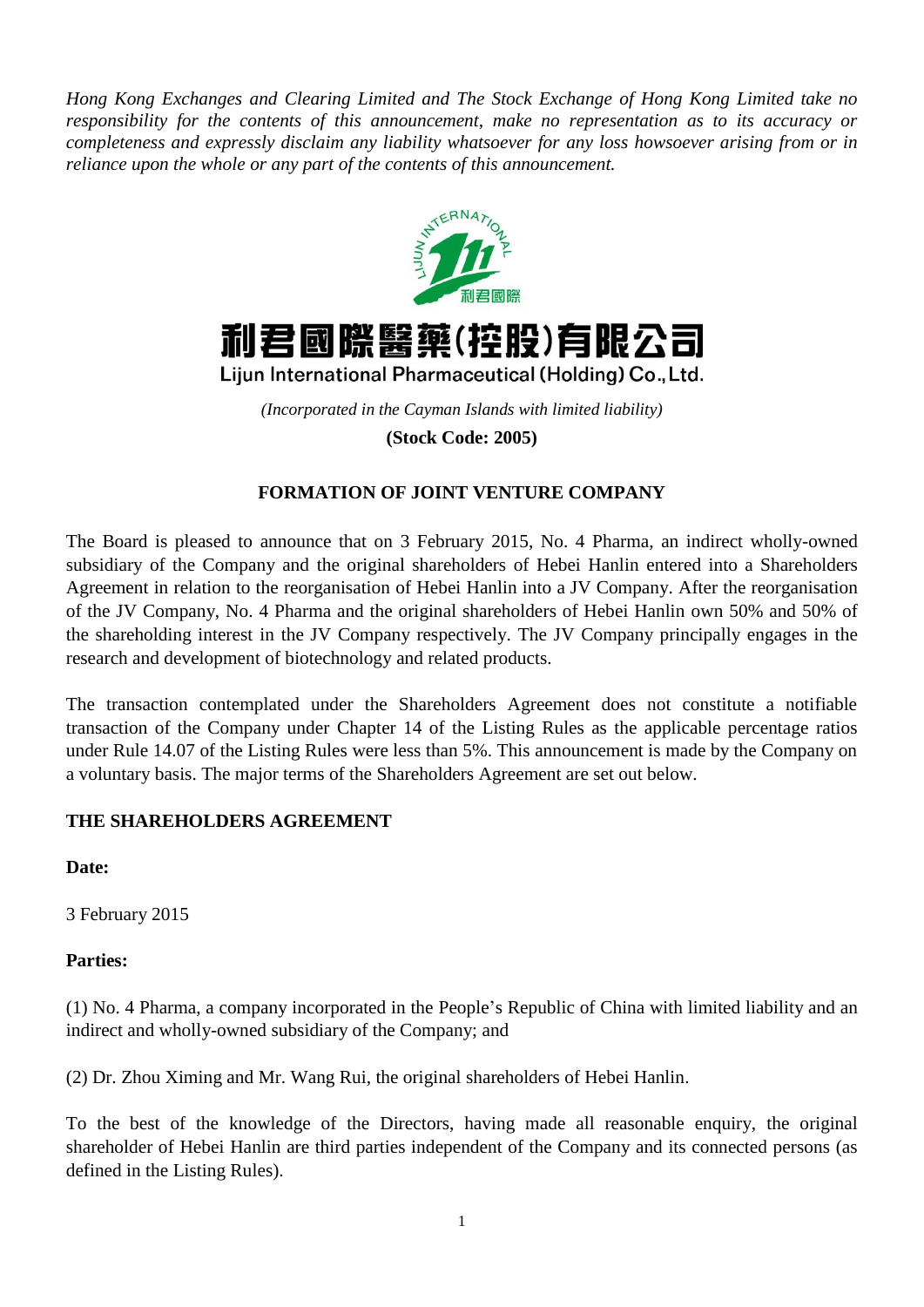### **Formation of the JV Company**

No. 4 Pharma and original shareholders of Hebei Hanlin agreed to reorganize Hebei Hanlin to make it a JV Company. After the reorganisation of the JV Company, No. 4 Pharma and Dr. Zhou Ximing and Mr. Wang Rui, the original shareholders of Hebei Hanlin own 50%, 35% and 15% of the shareholding interest in the JV Company respectively. The JV Company principally engages in the research and development of biotechnology and related products.

### **Capital contribution**

No. 4 Pharma will contribute RMB 20 million of which RMB 15 million to be paid to an original shareholder for 50% shareholding of Hebei Hanlin. The remaining RMB 5 million will be injected into Hebei Hanlin as capital for research works. The capital contribution was determined after arm's length negotiation of the JV parties with reference to the initial capital requirement of the JV Company

#### **Board composition**

The board of directors of the JV Company shall consist of four (4) directors, two (2) of whom shall be nominated by No. 4 Pharma which can also nominate the Chairman. The other two directors are Dr. Zhou Ximing and Mr. Wang Rui. Dr. Zhou Ximing will also be appointed as the general manager of the JV Company.

## **INFORMATION ABOUT THE JV PARTIES**

No. 4 Pharma, an indirect wholly owned subsidiary of the Company, principally engages in manufacturing and trading of pharmaceutical products in PRC.

Dr. Zhou Ximing, was a Research Associate in the Department of Physiology of Yale University's School of Medicine, and one of the creative talents of Hebei's "Hundred Talents Program" who has a lot of achievements and owns a number of patents in the area of biological research.

## **REASONS FOR AND BENEFITS OF THE ESTABLISHMENT OF THE JV COMPANY**

Hebei Hanlin is principally engaged in biotechnology and the research and development of relevant products. It has the technologies for the preparation of primary and secondary antibody, and erum Free Medium for Stem Cell,T-SPOT TB test and computer analytical system, expression of antigen protein and peptide [synthetic technique](http://www.iciba.com/synthetic_technique) etc. 583 types of antibodies and 3 types of Serum Free Medium for Stem Cell products have been prepared.

T-SPOT.TB test system is the most sensitive test for Mycobacterium tuberculosis infection. It is believed that T-SPOT test kits will bring up a fundamental change on the Mycobacterium tuberculosis test in China. The development of the technologies for the test system and test kits are almost completed and a GMP compliant manufacturing plant will be set up for mass production, and an application will be submitted to the relevant authority for approval.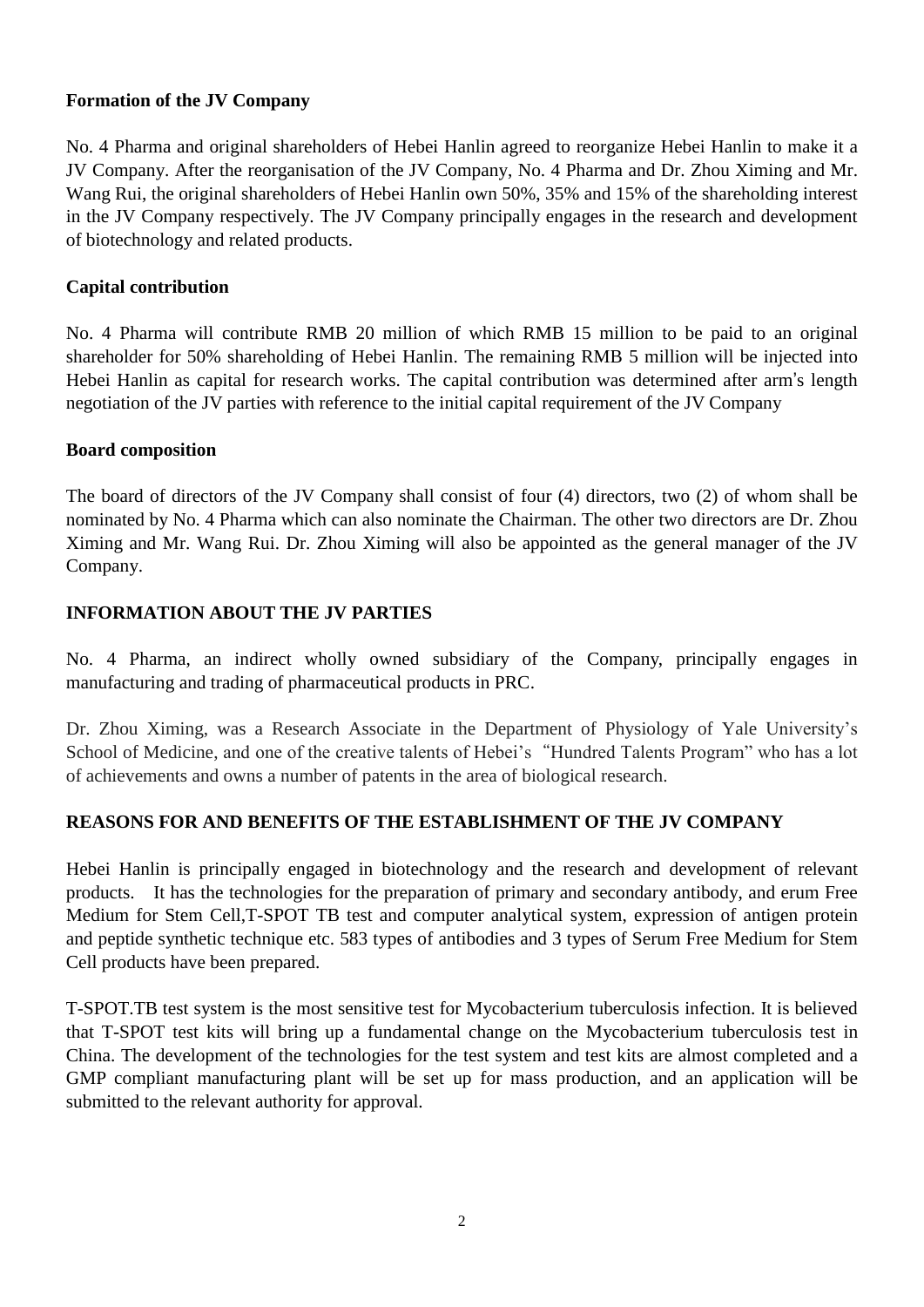The national patent application of the Alzheimer's disease test kits of Monoclonal antibodies preparation technology owned by Hebei Hanlin and the application for the Hebei SME Technology Innovation Funding have already been submitted. The products and technology if successfully be launched in the market can be used for the blood tests to identify suspected patients with early brain degeneration, which can help in early clinical diagnosis and treatments that save the healing costs and enhance the living quality of the patients.

The Company believes Hebei Hanlin will become the new business growth area of the Company. The Company will provide financial support as well as business operation support to Hebei Hanlin to expedite the commercialization of its products and to achieve economic benefits as soon as possible. The Company is confident in the development of Hebei Hanlin.

The Directors are of the view that the formation of the JV Company is in the usual and ordinary course of business of the Group, and that the terms of the Shareholders Agreement are on normal commercial terms, fair and reasonable and the transaction contemplated under the Shareholders Agreement is in the interests of the Company and the shareholders as a whole.

## **DEFINITIONS**

In this announcement, unless the context otherwise requires, the following expressions shall have the following meanings when used herein:

| "Board"         | the board of Directors                                                                                                                                                                                                                                                 |
|-----------------|------------------------------------------------------------------------------------------------------------------------------------------------------------------------------------------------------------------------------------------------------------------------|
| "Company"       | Lijun International Pharmaceutical (Holding) Co., Ltd. (stock code:<br>2005), a company incorporated in the Cayman Islands with limited<br>liability and the issued Shares of which are listed on the Main Board<br>of the Stock Exchange                              |
| "Director(s)"   | $directory(s)$ of the Company                                                                                                                                                                                                                                          |
| "Group"         | the Company and its subsidiaries                                                                                                                                                                                                                                       |
| "Hebei Hanlin"  | Hebei Hanlin Biotechnology Co., Ltd., a company incorporated in<br>PRC with limited liability with registered capital of RMB 10 million.<br>Before the reorganization, Dr. Zhou Ximing and Mr. Wang Rui<br>owned 85% and 15% of the shareholding interest respectively |
| "Listing Rules" | the Rules Governing the Listing of Securities on the Stock Exchange                                                                                                                                                                                                    |
| "PRC"           | the People's Republic of China, which for the purpose of this<br>announcement, excludes Hong Kong, Macau and Taiwan.                                                                                                                                                   |
| "No. 4 Pharma"  | Shijiazhuang No.4 Pharmaceutical Co., Ltd., a company incorporated in<br>the People's Republic of China with limited liability and an indirect<br>wholly-owned subsidiary of the Company;                                                                              |